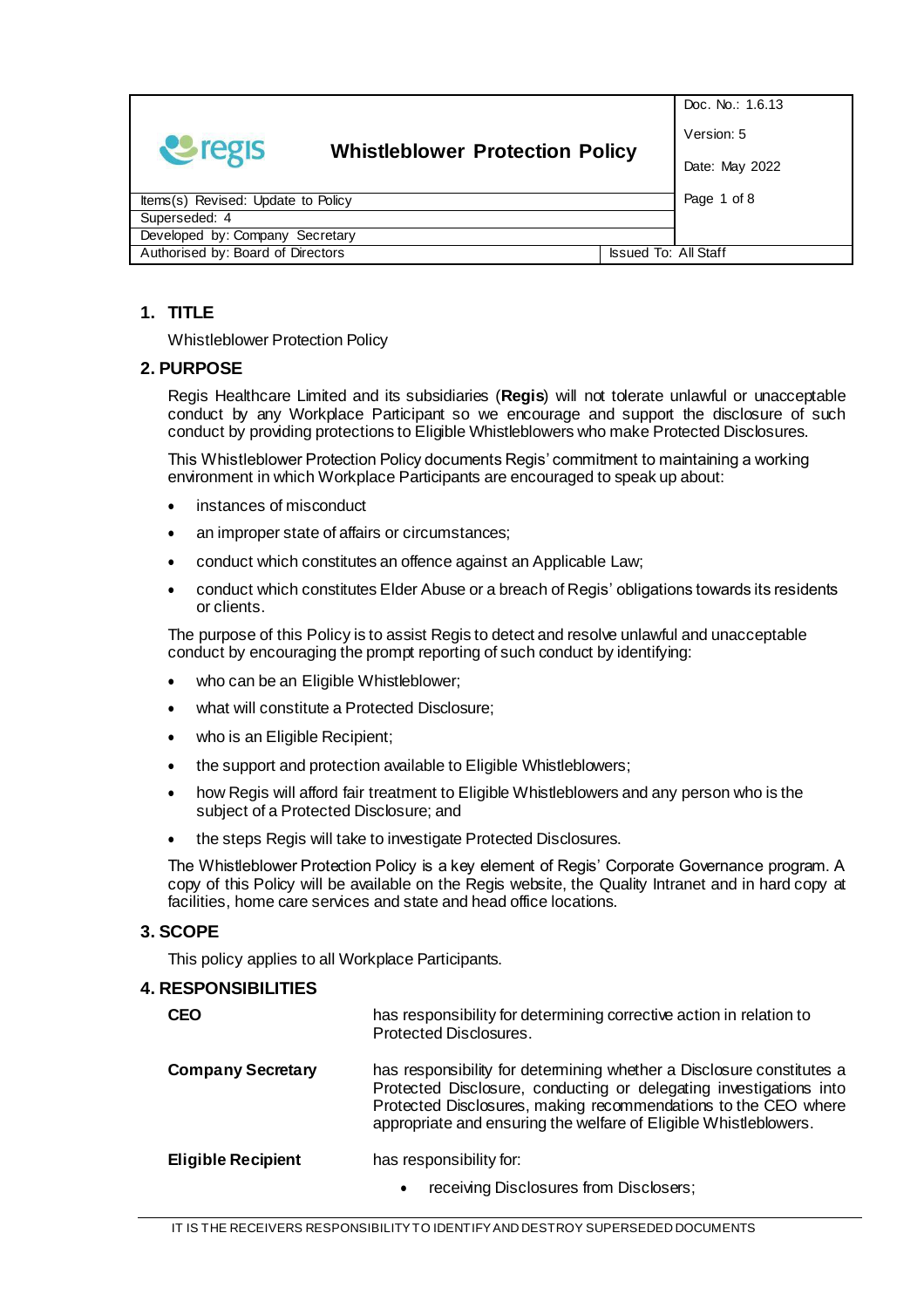|                                                          | Doc. No.: 1.6.13            |
|----------------------------------------------------------|-----------------------------|
| <u>e</u> regis<br><b>Whistleblower Protection Policy</b> | Version: 5                  |
|                                                          | Date: May 2022              |
| Items(s) Revised: Update to Policy                       | Page 2 of 8                 |
| Superseded: 4                                            |                             |
| Developed by: Company<br>Secretary                       |                             |
| Authorised by: Board of Directors                        | <b>Issued To: All Staff</b> |

- maintaining the confidentiality of the identity of the Discloser and confirming their welfare until they have notified the Company Secretary etc; and
- notifying the Company Secretary or, if appropriate, the CEO or Executive General Manager – People & Culture of the **Disclosure**

has responsibility for making disclosures about Reportable Conduct to Eligible Recipients where there is reasonable grounds to do so

have responsibility for:

- speaking up and identifying any Reportable Conduct;
- refraining from engaging in Reportable Conduct;
- not taking any Detrimental Action against an Eligible Whistleblower because the Eligible Whistleblower has, may have made, proposes to make or could make a Protected Disclosure;
- participating openly, honestly and to the best of their ability in an investigation into a Protected Disclosure.

## **5. DEFINITIONS**

**Applicable Law** means:

- a) *Corporations Act 2001* (Cth)
- b) *Australian Securities and Investment Commission Act 2001* (Cth)
- c) *Banking Act 1959* (Cth)
- d) *Financial Sector (Collection of Data) Act 2001* (Cth)
- e) *Insurance Act 1973* (Cth)
- f) *Life Insurance Act 1995* (Cth)
- g) *National Consumer Credit Protection Act 2009* (Cth)
- h) *Superannuation Industry (Supervision) Act 1993* (Cth)
- *i) Any instrument made under any of the Acts specified above*

**Associate** has the meaning given to it under sections 10-17 of the *Corporations Act 2001* (Cth).

**Company Secretary** means the Company Secretary of Regis Healthcare Ltd. In the event that a disclosure is in relation to the actions of the Company Secretary, this policy should be read as if references to the Company Secretary are to the Executive General Manager – People & Culture.

**Corruption** means dishonest activity in which a director, employee or contractor of Regis acts contrary to the interests of Regis and abuses his/her position of trust in order to achieve some personal gain or advantage for him or herself or for another person or entity.

**Detrimental Action** includes, but is not limited to, any of the following:

**Eligible Whistleblower**

**Workplace Participants**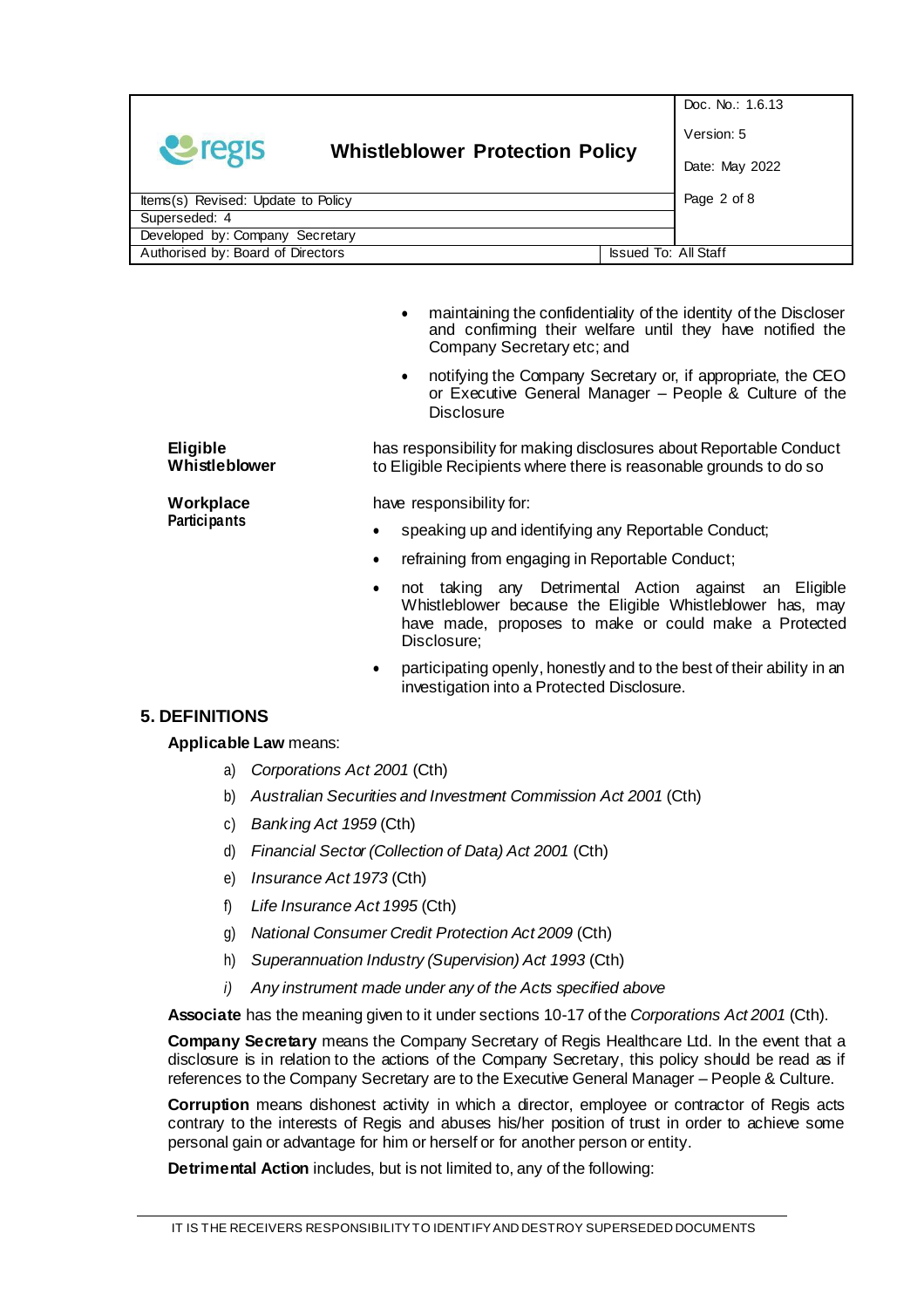

| Superseded: 4                     |                           |  |
|-----------------------------------|---------------------------|--|
| Developed by: Company Secretary   |                           |  |
| Authorised by: Board of Directors | <b>Sand To: All Staff</b> |  |

- dismissal of an Eligible Whistleblower;
- injury of an Eligible Whistleblower in their employment with Regis;
- alteration of an Eligible Whistleblower's position or duties to their disadvantage;
- discrimination between an Eligible Whistleblower and other employees of Regis;
- harassment or intimidation of an Eligible Whistleblower;
- harm or injury to an Eligible Whistleblower, including psychological harm;
- damage to an Eligible Whistleblower;
- damage to an Eligible Whistleblower's business or financial position;
- any other damages to an Eligible Whistleblower.

**Discloser** means a person who makes a Disclosure about what they believe to be Reportable Conduct.

**Disclosure** means a disclosure about what is believed to be Reportable Conduct.

**Elder Abuse** means any behaviour or pattern of behaviour by a person/s with whom an older person has a relationship implying trust (including Workplace Participants), which results in harm to the older person and can include (but is not limited to): physical, sexual or financial abuse.

#### **Eligible Recipient** means:

- a director of Regis;
- a member of the Regis Executive Leadership Team;
- the Company Secretary of Regis;
- an auditor or member of an audit team conducting an audit on Regis;
- an actuary of Regis or a related body corporate;
- the Independent Reporting Line.

**Eligible Whistleblower** means any of:

- an Officer, Employee, Supplier, Associate of Regis
- a relative of an Officer, Employee, Supplier or Associate of Regis
- dependant (or dependent of a spouse) of an Officer, Employee, Supplier or Associate of Regis

who makes a Protected Disclosure in accordance with this Policy.

**Employee** means any current and former employee of Regis.

**Fraud** means dishonest activity causing actual or potential financial loss to any person or entity including theft of moneys or other property by directors or employees or persons external to the entity and whether or not deception is used at the time, immediately before or immediately following the activity. It also includes the deliberate falsification, concealment, destruction or use of falsified documentation used or intended for use for a normal business purpose or the improper use of information or position.

**Independent Reporting Line** means The STOPline, whose contact details are: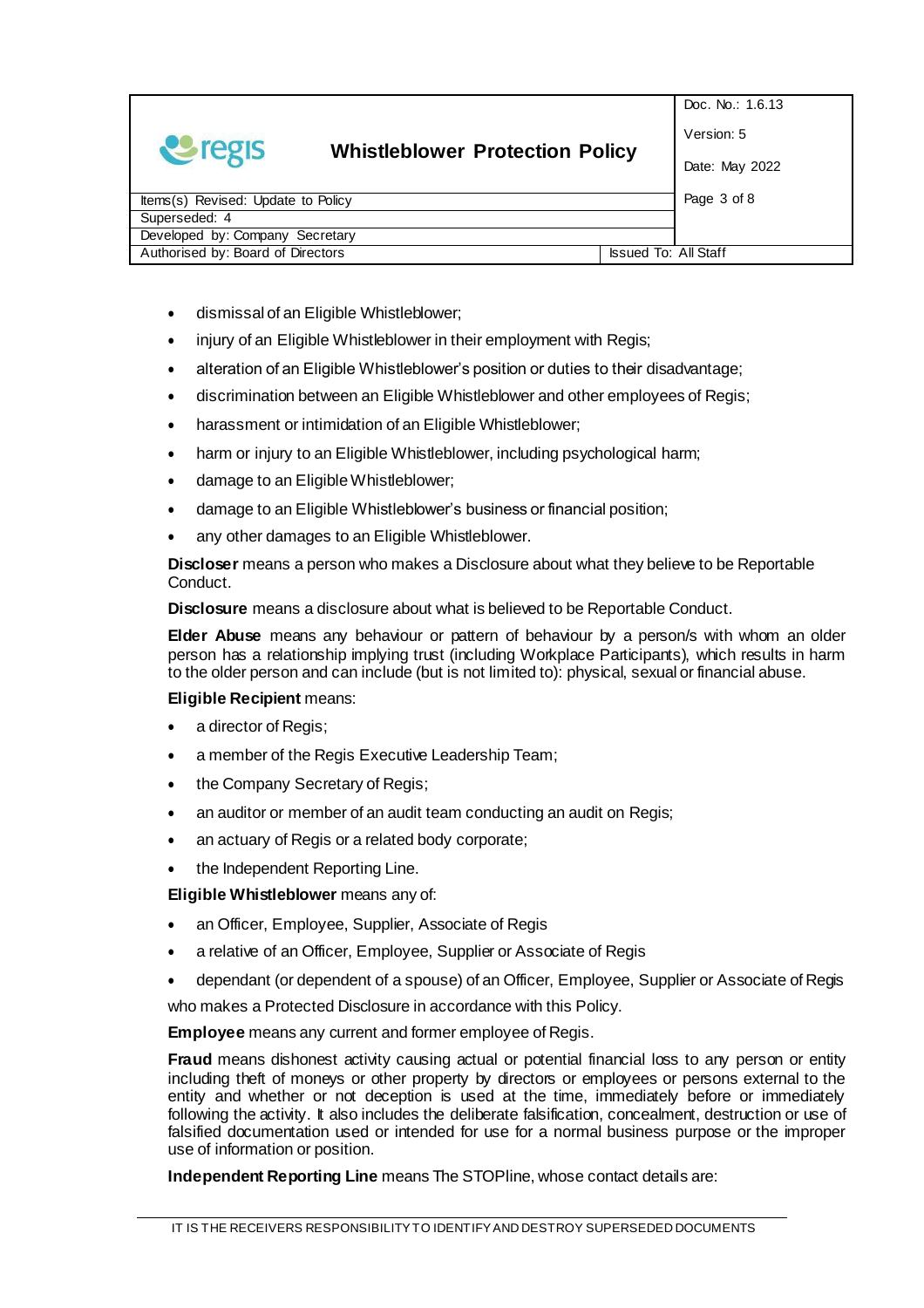

- Phone 1300 30 45 50
- Email: [regis@stopline.com.au](mailto:regis@stopline.com.au)
- Website: [http://regis.stoplinereport.com](http://regis.stoplinereport.com/)
- Post: Regis c/o The STOPline, Locked Bag 8, Hawthorn VIC 3122
- Fax (attention Regis Case Manager) +61 3 9882 4480

**Officer** has the meaning given to it by section 9 of the *Corporations Act 2001* (Cth).

**Personal Work Related Grievances** means a grievance about a matter in relation to the Eligible Whistleblower's employment, or former employment. Personal Work Related Grievances do not include allegations of bullying, sexual harassment, harassment, victimisation or unsafe work practices.

**Protected Disclosure** means a Disclosure made by an Eligible Whistleblower to an Eligible Recipient.

**Reportable Conduct** means conduct by a person or persons connected with Regis which the Eligible Whistleblower has reasonable grounds to suspect constitutes misconduct or an improper state of affairs or circumstances or conduct which is:

- dishonest;
- fraudulent;
- corrupt;
- Elder Abuse including physical, sexual or financial abuse of a resident;
- illegal (including theft, drug sale/use, violence or threatened violence and criminal damage against property);
- in breach of Applicable Law;
- unethical conduct including not appropriately dealing with a conflict of interest;
- gross mismanagement or serious or substantial waste of Regis resources;
- other serious improper conduct such as bullying, sexual harassment, harassment or victimisation;
- an unsafe work practice;
- any other conduct which may cause financial or non-financial loss to Regis or be otherwise detrimental to the interests of Regis;
- conduct which otherwise contravenes the Regis Code of Conduct; or
- any other conduct with in the view of the Company Secretary should be dealt with under this Whistleblower Protection Policy.

Reportable Conduct **does not** include complaints regarding Personal Work Related Grievances.

**Supplier** means a person or entity that supplies goods or services to Regis and their employees.

**Whistleblowing** means the deliberate, voluntary disclosure of Reportable Conduct by a person.

**Workplace Participant** means any current employees, agents, contractors (including temporary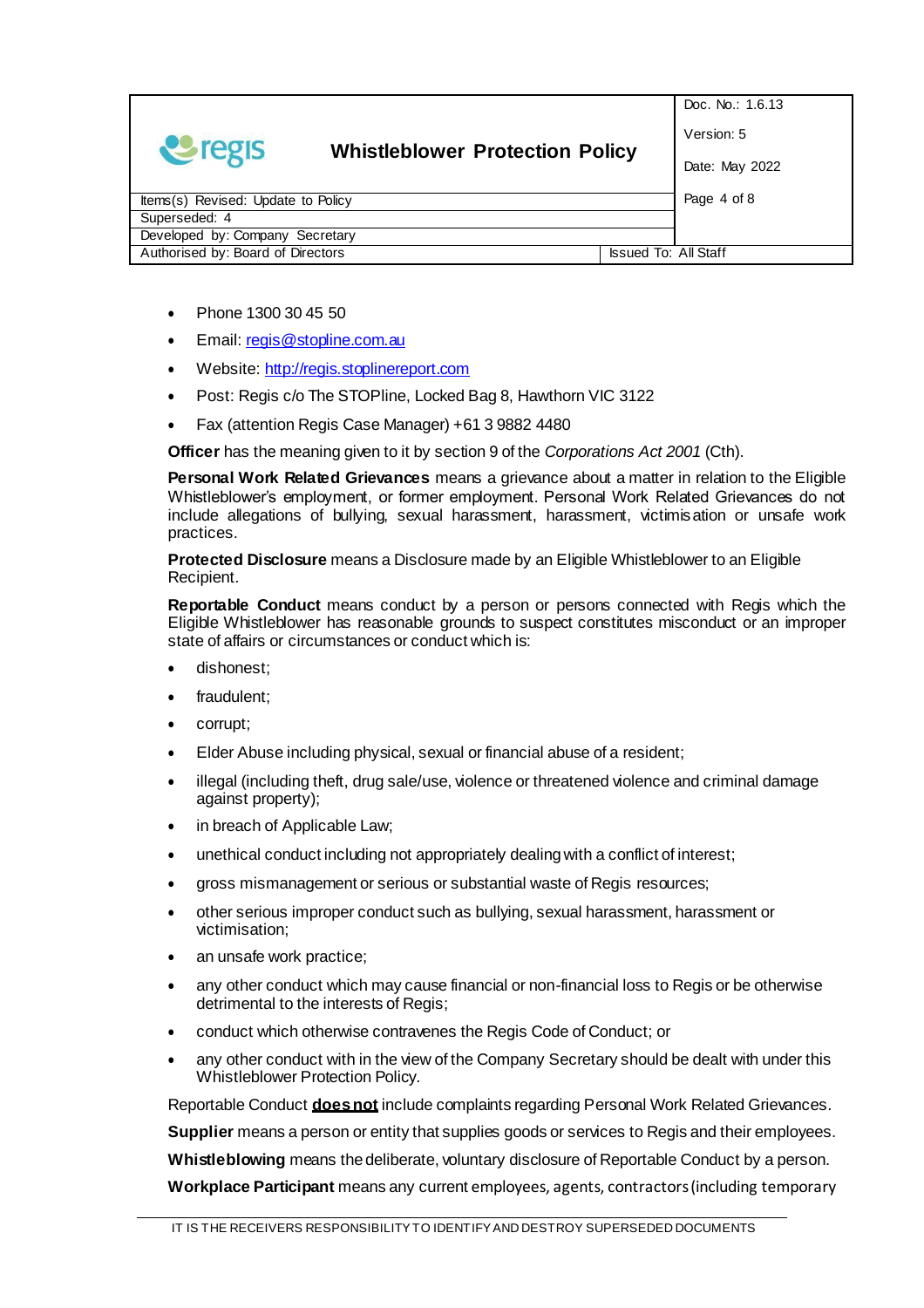|                                                                  |                                        | Doc. No.: 1.6.13 |                |
|------------------------------------------------------------------|----------------------------------------|------------------|----------------|
| <b>S</b> regis                                                   | <b>Whistleblower Protection Policy</b> |                  | Version: 5     |
|                                                                  |                                        |                  | Date: May 2022 |
| Items(s) Revised: Update to Policy                               |                                        | Page 5 of 8      |                |
| Superseded: 4                                                    |                                        |                  |                |
| Developed by: Company Secretary                                  |                                        |                  |                |
| Authorised by: Board of Directors<br><b>Issued To: All Staff</b> |                                        |                  |                |

contractors) and volunteers of Regis, as well as students completing a placement with Regis.

## **6. INSTRUCTIONS / INFORMATION**

## **6.1 Disclosing Information on Reportable Conduct**

In order to be a Protected Disclosure, a Disclosure must be made to an Eligible Recipient, whether orally or in writing, and can be made anonymously.

Any Eligible Recipients must notify the Company Secretary of any Disclosures made to them. If the Reportable Conduct relates to the conduct of the Company Secretary, the Eligible Recipient must be made to the Executive General Manager – People & Culture or the CEO. The Eligible Recipient must maintain the confidentiality of the Discloser and should ensure any welfare concerns of the Discloser are noted and either addressed or passed onto the Company Secretary, or Executive General Manager – People & Culture as appropriate.

The company managing the Independent Reporting Line will report disclosures to the Company Secretary or the Executive General Manager – People & Culture as appropriate.

#### **6.1.1 Assessment of Disclosure**

The Company Secretary must impartially assess any Disclosure and determine whether:

- (1) the Disclosure relates to a Personal Work Related Grievance;
- (2) the Discloser was an Eligible Whistleblower;
- (3) the Disclosure was made to an Eligible Recipient; and
- (4) the Disclosure relates to Reportable Conduct.

In the event that the Disclosure is determined **not to be** a Protected Disclosure, the Company Secretary will:

- (a) determine whether the matter should be referred for attention under another Regis policy (for example the Grievance Policy); and
- (b) advise the person making the disclosure that the disclosure is not a Protected Disclosure and any referral of the Disclosure for attention under another Regis policy.

In the event that the Disclosure is determined to be a Protected Disclosure, clause 6.2 will apply.

#### **6.2 Investigation**

If following assessment of the disclosure, the Company Secretary determines the Disclosure constitutes a Protected Disclosure, the Company Secretary or their nominee will carry out an investigation into the Protected Disclosure.

In carrying out the investigation, the investigator will:

- subject to clause 6.4, protect the confidentiality of the Eligible Whistleblower;
- confirm the need for confidentiality around all aspects of the investigation, including the identify of participants and the details of the Protected Disclosure with the Eligible Whistleblower, any witnesses and any identified in the Protected Disclosure;
- collate relevant information as quickly as possible, including through interviews, reviews of documents, emails, voicemails, text messages and other forms of communication;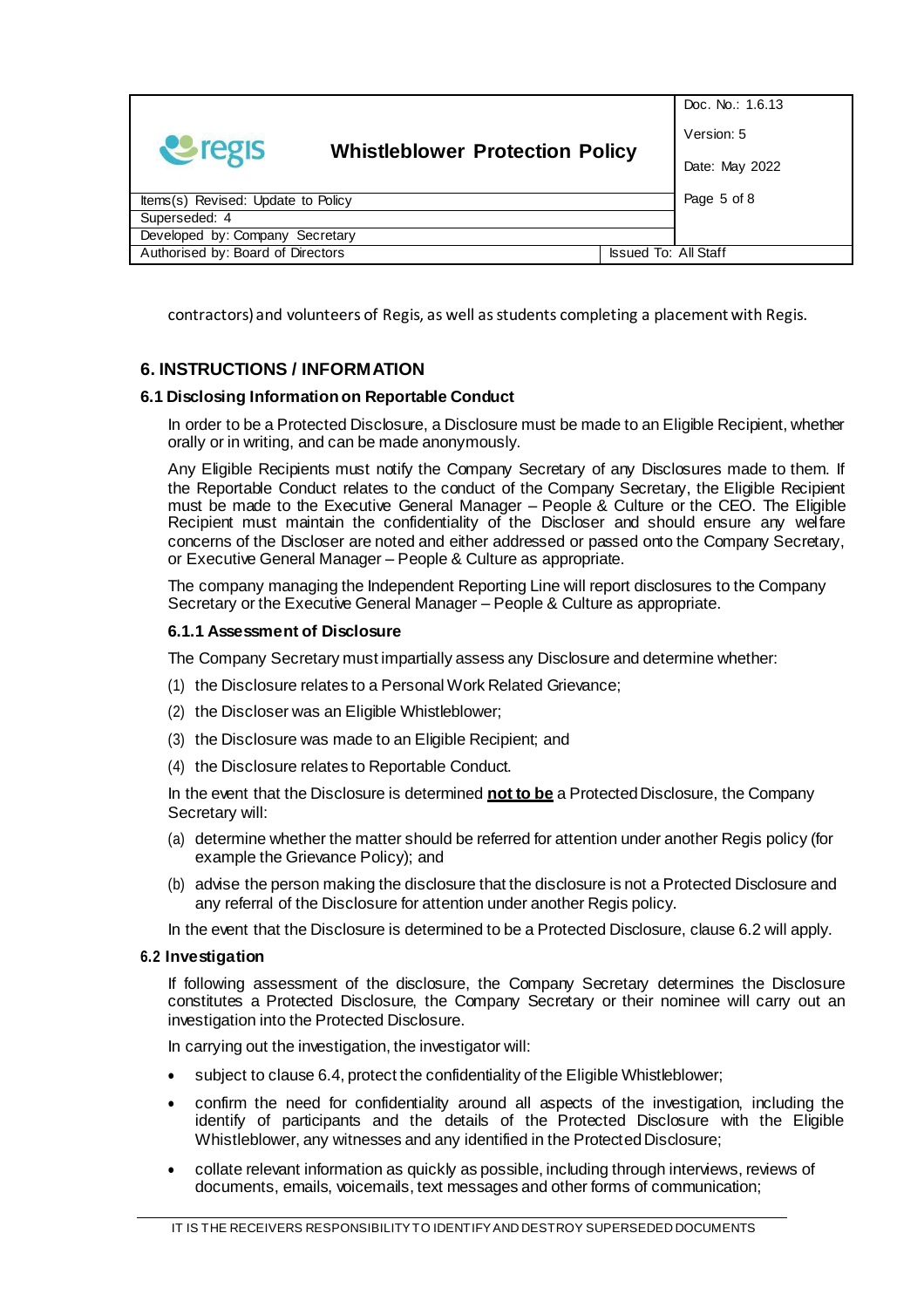

- objectively consider the information to determine whether it substantiates the allegations contained in the Protected Disclosure are substantiated;
- as far as possible, maintain procedural fairness in the treatment of the Eligible Whistleblower, witnesses and any person identified in the Protected Disclosure;
- report the findings to the CEO, including making a recommendation as to corrective action where appropriate; and
- where appropriate, advise the Eligible Whistleblower whether or not the investigation substantiated the disclosure.

It is important that Protected Disclosures are investigated as thoroughly as possible, including by speaking with any relevant people who may have information regarding the content of the Protected Disclosure.

Regis may direct a person to participate in the investigation of a Protected Disclosure. A failure to comply with a direction to participate in an investigation of a Protected Disclosure will be treated as a failure to comply with a lawful and reasonable direction and may result in disciplinary action being taken against the person who refuses to comply with such a direction, including up to termination of employment.

People who participate openly, honestly and to the best of their ability as witnesses in an investigation of a Protected Disclosure will be protected from Detrimental Action being taken because of their involvement as a witness to the investigation of a Protected Disclosure.

#### **6.3 Corrective Action**

The CEO is ultimately responsible for determining, with input from advisers and management as necessary, the appropriate corrective action for any Protected Disclosure.

## **6.4 Confidentiality of Identity of Eligible Whistleblower**

Regis will use all reasonable efforts to protect the identity of the Eligible Whistleblower. Regis will only disclose the identity of the Whistleblower and/or the information disclosed by the Eligible Whistleblower where:

- i. it is made to ASIC, APRA, a member of the Australian Federal Police, to a legal practitioner for the purpose of obtaining advice or legal representation about the operation of Part 1 of the *Treasury Laws Amendment (Enhancing Whistleblower Protections) Act 2019* (Cth); or
- ii. is made to a person of a kind prescribed by regulations for the purpose of section 1317AAE of the *Corporations Act 2001* (Cth); or
- iii. the Eligible Whistleblower has consented to the disclosure.

#### **6.5 Protection of the Eligible Whistleblower**

It is unlawful for a person to take or threaten to take, Detrimental Action against an Eligible Whistleblower because the Eligible Whistleblower has, may have made, proposes to make or could make a Protected Disclosure. The taking of Detrimental Action against an Eligible Whistleblower will constitute serious misconduct, for which disciplinary action, up to dismissal, may be taken.

#### **6.6 Welfare of the Eligible Whistleblower**

The Company Secretary or their nominee is responsible for ensuring the general welfare of the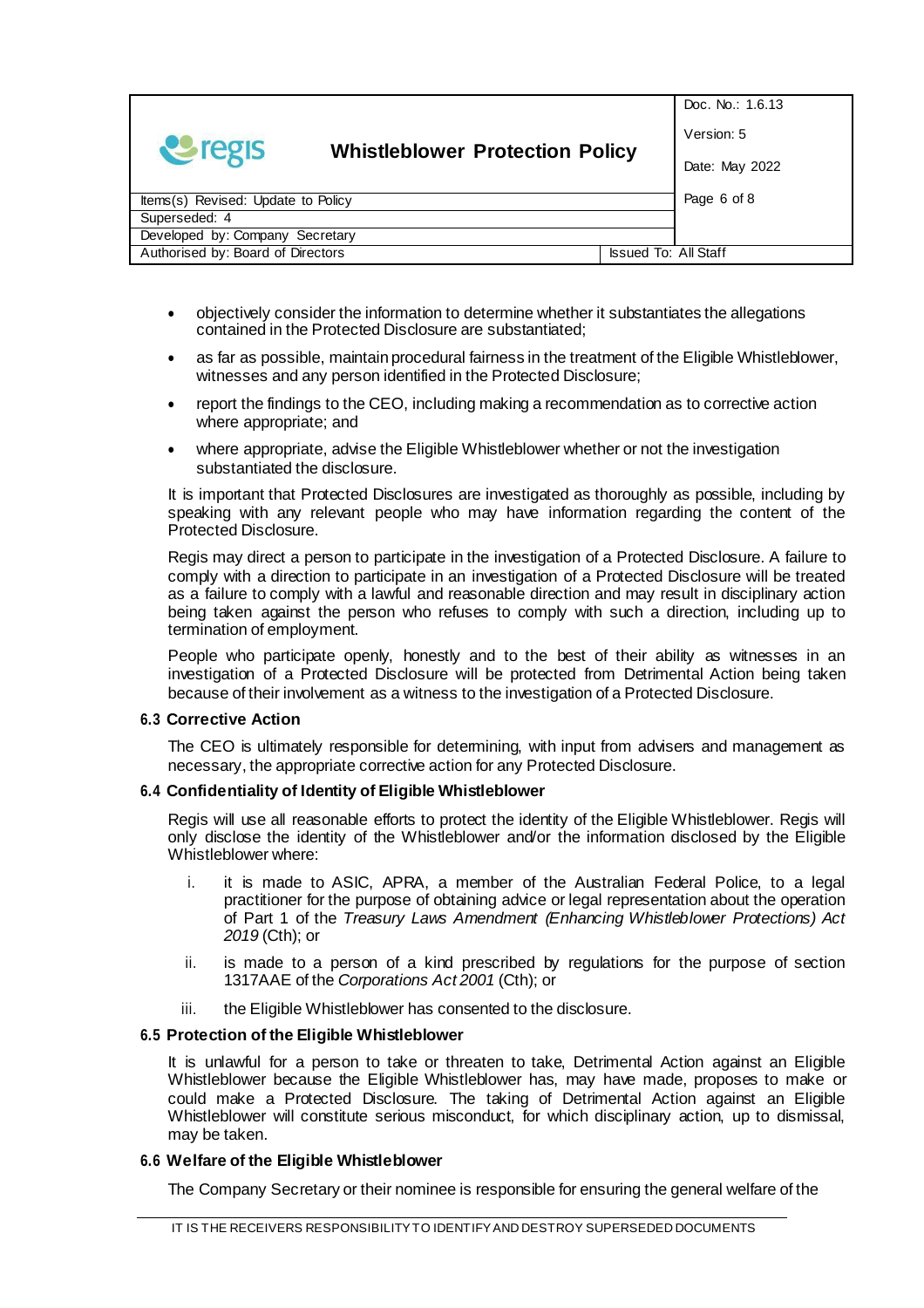

# **Whistleblower Protection Policy**

Doc. No.: 1.6.13

Version: 5

Date: May 2022

**If If all all stress Controls Controlled Controls Controlled Controls Controlled Control Page 7 of 8** 

| Superseded: 4                                                    |  |  |
|------------------------------------------------------------------|--|--|
| Developed by: Company Secretary                                  |  |  |
| <b>Issued To: All Staff</b><br>Authorised by: Board of Directors |  |  |

Eligible Whistleblower. To this end, the Company Secretary or their nominee will:

- examine the immediate welfare and protection needs of an EligibleWhistleblower;
- listen and respond to any concerns of Detrimental Action, taken because the Eligible Whistleblower made a Protected Disclosure;
- advise management on any action necessary to protect the Eligible Whistleblower; and
- ensure the expectations of the Eligible Whistleblower are realistic.

With the consent of the Eligible Whistleblower, the Company Secretary may nominate another person to act to ensure the welfare of the Eligible Whistleblower.

## **6.7 Person Against Whom the Disclosure is Made**

Regis will endeavour to ensure that, where practicable, procedural fairness is afforded to the person who is identified as the subject of a Protected Disclosure.

The subject of any Protected Disclosure has the right, where practicable, to:

- i. be informed as to the substance of the allegations (subject to the confidentiality protections for an Eligible Whistleblower);
- ii. be given the opportunity to answer the allegations;
- iii. be informed as to the substance of any adverse comment that may be included in any report arising from the investigation; and
- iv. have his or her defence set out fairly in any report.

However, where an investigation does not substantiate a Protected Disclosure, the fact that the investigation has been carried out, the results of the investigation, and the identity of the person who is the subject of the Protected Disclosure will remain confidential as far as possible.

## **6.8 Malicious, deliberately misleading or frivolous reports**

Whistleblowing is not about airing a grievance. It is about reporting conduct of a significant or serious nature that is actually or reasonably believed to be Reportable Conduct.

A Disclosure made without a reasonable basis may damage the reputation and livelihood of a person who is the subject of the disclosure. Therefore, where it is established that a Discloser has made a deliberately false or unfounded Disclosure, then the act of making the deliberately false or unfounded report of Reportable Conduct will itself be considered a serious misconduct, for which disciplinary action, up to dismissal, may be taken.

In addition, the act of whistleblowing does not shield Eligible Whistleblowers from the reasonable consequences flowing from any involvement in improper conduct. An Eligible Whistleblower's liability for their own involvement in Reportable Conduct is not affected by any disclosure by the Eligible Whistleblower of that Reportable Conduct. However, in some circumstances, an admission may be a mitigating factor when considering disciplinary or other action.

## **6.9 Storage of Records and Access**

Regis will ensure that all records relating to a Disclosure about Reportable Conduct are stored securely.

## **7. REPORTING TO THE BOARD**

The Company Secretary will report to the Board not less than six monthly summarising activities